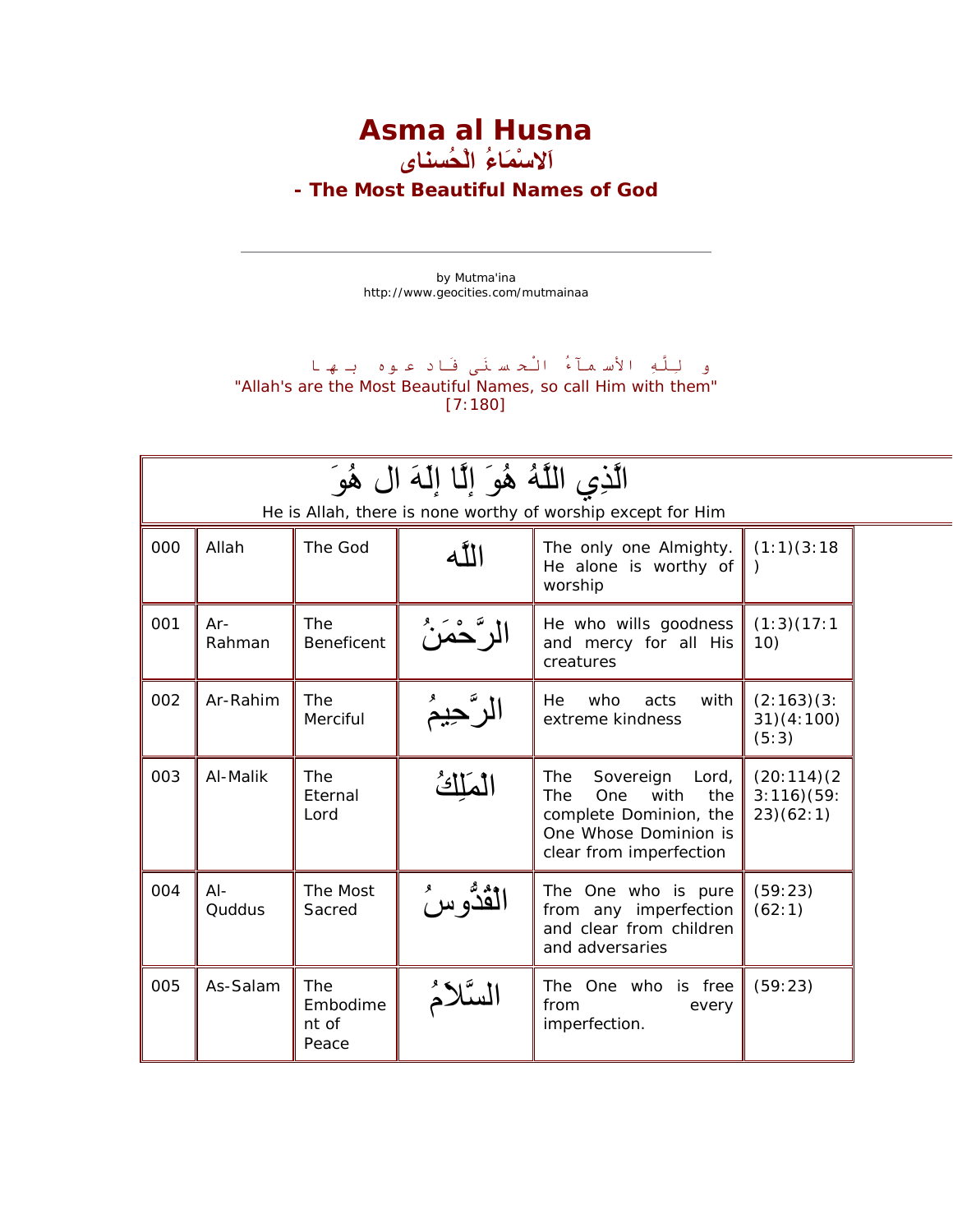| 006 | $Al-$<br>Mu'min         | The<br>Infuser of<br>Faith    | مؤ مِنْ   | The One who witnessed<br>for Himself that no one<br>is God but Him. And He<br><b>His</b><br>witnessed<br>for<br>believers that they are<br>truthful in their belief<br>that no one is God but<br>Him | (59:23)                                           |
|-----|-------------------------|-------------------------------|-----------|------------------------------------------------------------------------------------------------------------------------------------------------------------------------------------------------------|---------------------------------------------------|
| 007 | $Al-$<br>Muhaymi<br>n.  | The<br>Preserver<br>of Safety |           | The One who witnesses<br>the saying and deeds of<br>His creatures                                                                                                                                    | (59:23)                                           |
| 008 | Al-'Aziz                | The<br>Mighty<br>One          |           | The<br>The<br>Strong,<br>Defeater<br>who<br>is<br>not<br>defeated                                                                                                                                    | (3:6)(4:15)<br>8)(9:40)(4<br>8:7)                 |
| 009 | Al-Jabbar               | The<br>Omnipote<br>nt One     |           | The One that nothing<br>happens<br>in<br><b>His</b><br>Dominion<br>except<br>that<br>which He willed                                                                                                 | (59:23)                                           |
| 010 | $Al-$<br>Mutakabb<br>ir | The<br>Dominant<br>One        |           | The One who is clear<br>from the attributes of<br>the creatures and from<br>resembling them.                                                                                                         | (59:23)                                           |
| 011 | $Al-$<br>Khaaliq        | The<br>Creator                |           | The One who<br>brings<br>everything from<br>non-<br>existence to existence                                                                                                                           | (6:102)(13)<br>:16)(39:62<br>)(40:62)(5)<br>9:24) |
| 012 | Al-Baari'               | The<br>Evolver                | البارئ    | The Maker, The Creator<br>who has the Power to<br>turn the entities.                                                                                                                                 | (59:24)                                           |
| 013 | $AI -$<br>Musawwir      | The<br>Flawless<br>Shaper     | ؙۿؙڝؘۊۜڒؙ | The One who forms His<br>different<br>creatures<br>in<br>pictures.                                                                                                                                   | (59:24)                                           |
| 014 | $AI -$<br>Ghaffaar      | The Great<br>Forgiver         | ڷۼؘڦٞارُ  | The Forgiver, The One<br>who forgives the sins of<br>slaves<br>time<br><b>His</b><br>and<br>time again.                                                                                              | (20:82)(38)<br>:66)(39:5)<br>(40:42)(71)<br>:10)  |
| 015 | $AI -$<br>Qahhaar       | The All-<br>Prevailing<br>One |           | The Dominant, The One<br>the<br>perfect<br>who<br>has<br>Power and is not unable<br>over anything.                                                                                                   | (13:16)(14)<br>(38:65)<br>(39:4)(40)<br>: 16)     |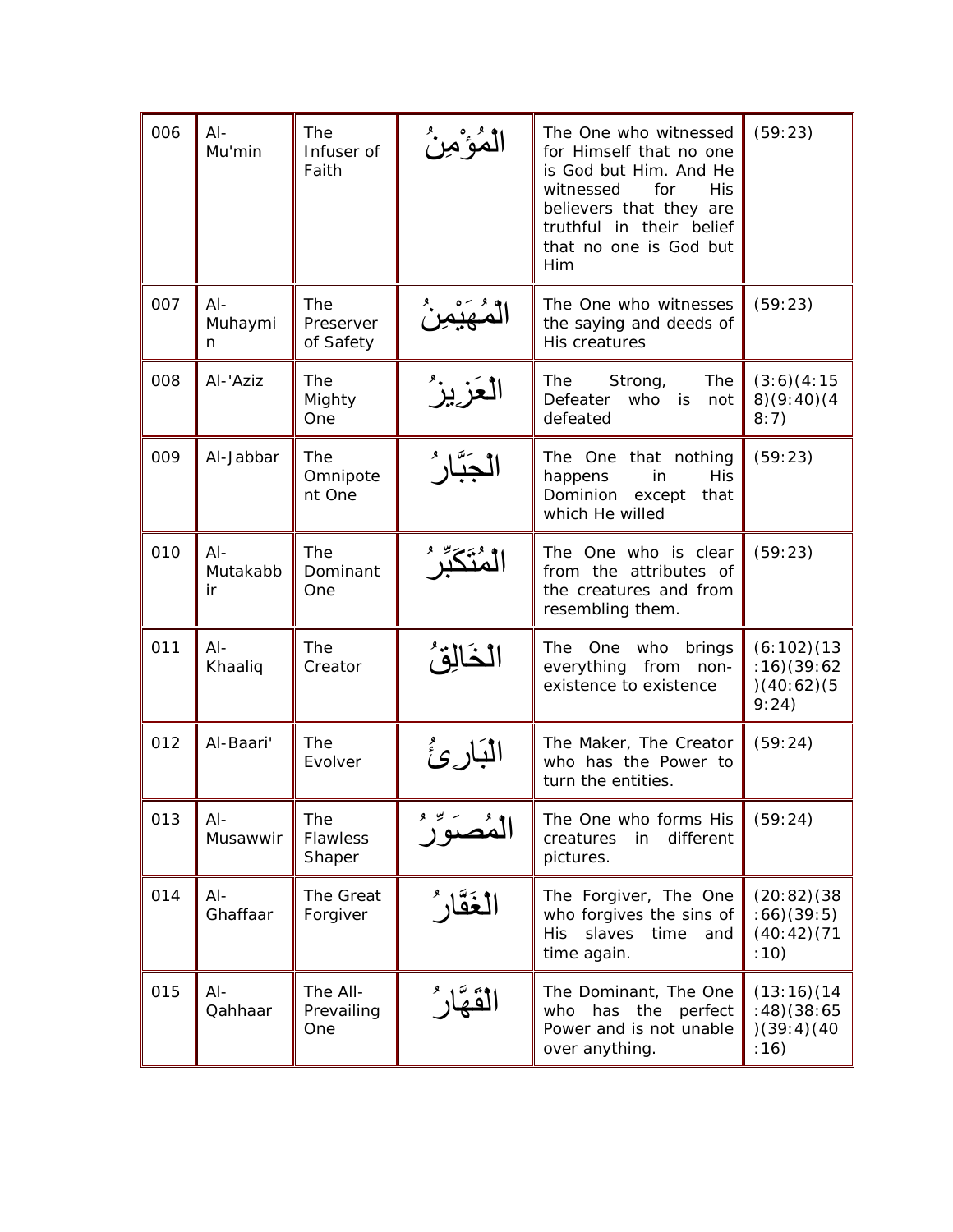| 016 | $AI-$<br>Wahhab   | The<br>Supreme<br><b>Bestower</b> | الوَهَّابُ  | The<br>One<br>who<br>is<br>Generous<br>in<br>giving<br>without<br>plenty<br>any<br>return. He is everything<br>that<br>benefits whether<br>Halal or Haram.                                       | (3:8)(38:9)<br>)(38:35)                       |
|-----|-------------------|-----------------------------------|-------------|--------------------------------------------------------------------------------------------------------------------------------------------------------------------------------------------------|-----------------------------------------------|
| 017 | Ar-<br>Razzaq     | The Total<br>Provider             | الرَّزَّاقُ | The<br>The<br>Sustainer,<br>Provider.                                                                                                                                                            | (51:58)                                       |
| 018 | Al-Fattah         | The<br>Supreme<br>Solver          | الفَثَّاحُ  | The<br>The<br>Opener,<br>Reliever, The<br>Judge,<br>The One who opens for<br>His slaves the closed<br>worldy<br>and<br>religious<br>matters.                                                     | (34:26)                                       |
| 019 | Al-'Alim          | The All-<br>Knowing<br>One        | العَايمُ    | Knowledgeable;<br>The<br>nothing<br>The<br>One<br>is<br>absent<br>from<br><b>His</b><br>knowledge                                                                                                | (2:158)(3:<br>92)(4:35)(<br>24:41)(33:<br>40) |
| 020 | Al-Qaabid         | The<br>Restricting<br>One         | القابضر ُ   | The<br>Constricter,<br>The<br>Withholder,<br>The<br>One<br>who<br>constricts<br>the<br><b>His</b><br>by<br>sustenance<br>wisdomand<br>expands<br>and widens it with His<br>Generosity and Mercy. | (2: 245)                                      |
| 021 | Al-Baasit         | The<br>Extender                   | الباسيط     | The Englarger, The One<br>who<br>constricts<br>the<br><b>His</b><br>sustenance<br>by<br>wisdomand<br>expands<br>and widens it with His<br>Generosity and Mercy.                                  | (2: 245)                                      |
| 022 | $AI -$<br>Khaafid | The<br>Reducer                    | الخافِضُ    | The Abaser, The One<br>who lowers whoever He<br>willed<br>by<br>His.<br>Destruction and raises<br>whoever He willed by<br>His Endowment.                                                         | (95:5)                                        |
| 023 | Ar-Raafi'         | The<br>Elevating<br>One           | الرَّافِعُ  | Exalter,<br>The<br>The<br>Elevator, The One who<br>lowers whoever<br>He<br>willed<br>by<br>His<br>Destruction and raises<br>whoever He willed by<br>His Endowment.                               | (58:11)(6:<br>83)                             |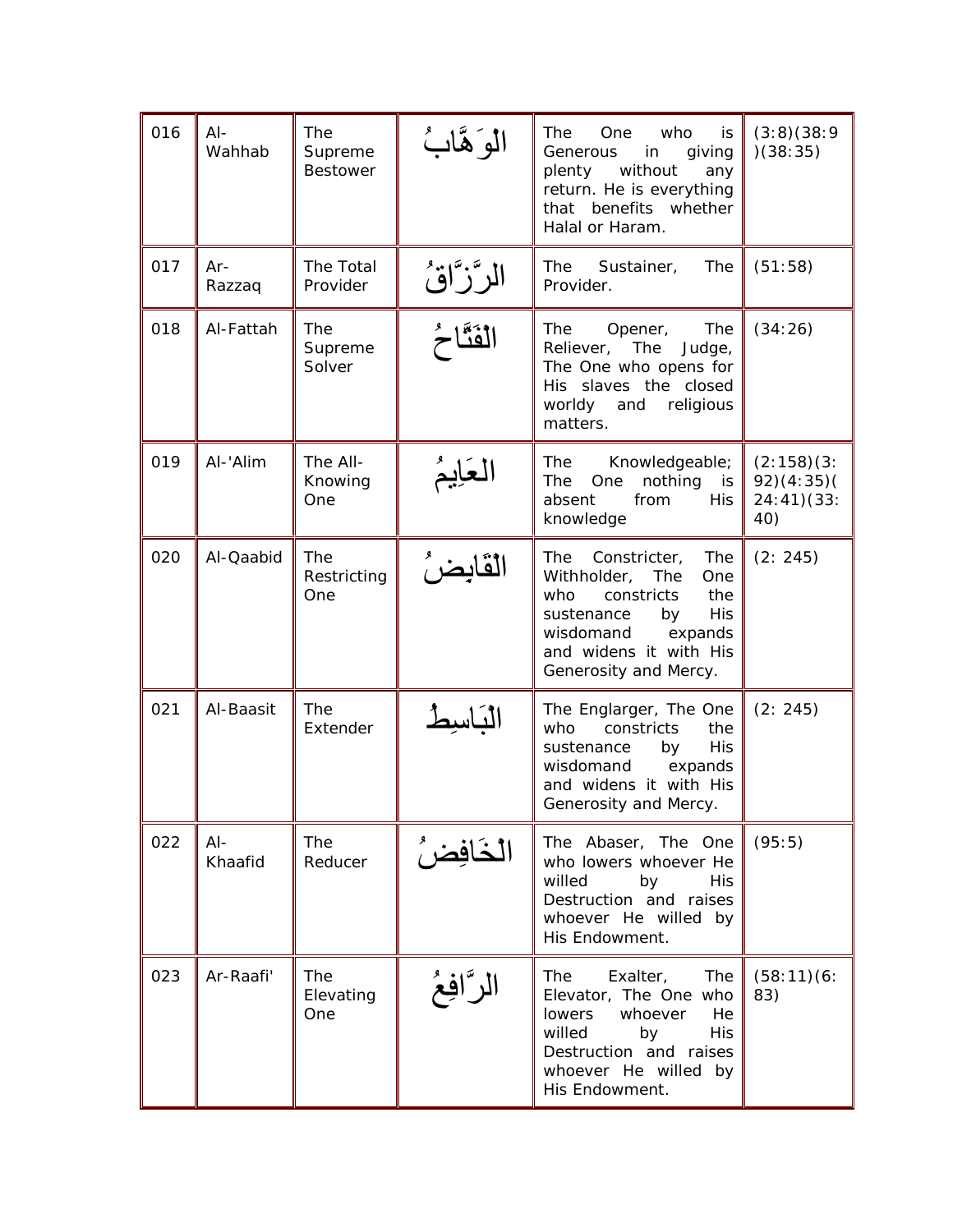| 024 | Al-Mu'izz  | The<br>Honourer-<br><b>Bestower</b>  | مُعِزُّالُ | He<br>gives esteem<br>to<br>He<br>whoever<br>willed,<br>hence there is no one<br>to degrade Him; And He<br>degrades whoever He<br>willed, hence there is<br>no one to give Him<br>esteem.                                          | (3:26)                                 |
|-----|------------|--------------------------------------|------------|------------------------------------------------------------------------------------------------------------------------------------------------------------------------------------------------------------------------------------|----------------------------------------|
| 025 | Al-Mudhill | The<br>Abaser                        | المُزِلُّ  | The<br>Dishonorer, The<br>Humiliator, He<br>gives<br>esteem to whoever He<br>willed, hence there is<br>no one to degrade Him;<br>He<br>And<br>degrades<br>He<br>willed,<br>whoever<br>hence there is no one<br>to give Him esteem. | (3:26)                                 |
| 026 | As-Sami    | The All-<br>Hearer                   |            | The Hearer, The One<br>who Hears all things<br>that are heard by His<br>Eternal Hearing without<br>an ear, instrument or<br>organ.                                                                                                 | (2:127)(2:<br>256)(8:17)<br>(49:1)     |
| 027 | Al-Basir   | The All-<br>Seeing                   |            | The All-Noticing,<br>The<br>One who Sees all things<br>that are seen by His<br>Eternal Seeing without<br>a pupil or any other<br>instrument.                                                                                       | (4:58)(17:<br>1)(42:11)(<br>42:27      |
| 028 | Al-Hakam   | The<br>Impartial<br>Judge            |            | The Judge, He is the<br>Ruler and His judgment<br>is His Word.                                                                                                                                                                     | (22:69)                                |
| 029 | AI-'Adl    | The<br>Embodi-<br>ment of<br>Justice | العَدْلُ   | The Just, The One who<br>is entitled to do what<br>He does.                                                                                                                                                                        | (6:115)                                |
| 030 | Al-Latif   | The<br>Knower of<br>Subtleties       | لطيفُ      | The Subtle One,<br>The<br>Gracious, The One who<br>is kind to His slaves and<br>endows upon them.                                                                                                                                  | (6:103)(22)<br>(63)(31:16)<br>)(33:34) |
| 031 | Al-Khabir  | The All-<br>Aware<br>One             |            | The One who knows the<br>truth of things.                                                                                                                                                                                          | (6:18)(17)<br>30)(49:13)<br>(59:18)    |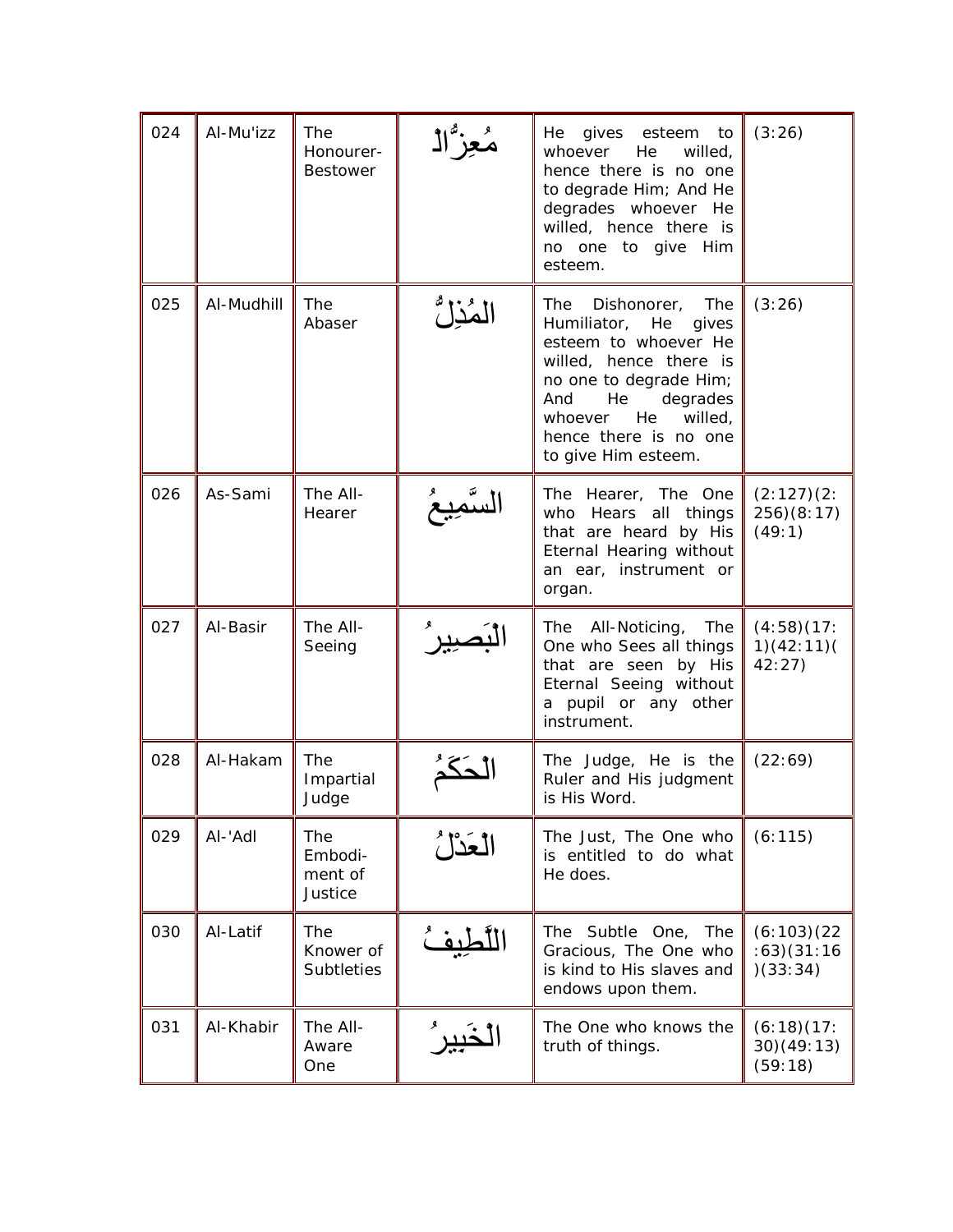| 032 | Al-Halim          | The<br>Clement<br>One         |                 | Forebearing,<br>The<br>The<br>One<br>who<br>delays<br>the<br>punishment for those<br>who deserve it and then<br>He might forgive them.                             | (2:235)(17)<br>(44)(22:59)<br>)(35:41)  |
|-----|-------------------|-------------------------------|-----------------|--------------------------------------------------------------------------------------------------------------------------------------------------------------------|-----------------------------------------|
| 033 | $Al-$<br>'Adheem  | The<br>Magnific-<br>ent One   |                 | The<br>Great One,<br>The<br>Mighty,<br>The<br>One<br>deserving the attributes<br>Exaltment,<br>of<br>Glory,<br>Extolement, and<br>Purity<br>from all imperfection. | (2:255)(42)<br>(4)(56:96)               |
| 034 | $AI -$<br>Ghafuur | The Great<br>Forgiver         | <u>لغَفُورُ</u> | The All-Forgiving, The<br>Forgiving, The One who<br>forgives a lot.                                                                                                | (2:173)(8:<br>69)(16:11<br>0)(41:32)    |
| 035 | Ash-<br>Shakuur   | The<br>Acknowle-<br>dging One |                 | The<br>Grateful,<br>The<br>Appreciative, The One<br>who<br>gives<br>a<br>lot<br>of<br>for<br>reward<br>little<br>a<br>obedience.                                   | (35:30)(35)<br>(34)(42:23)<br>)(64:17)  |
| 036 | Al-'Ali           | The<br>Sublime<br>One         |                 | The Most High, The One<br>who is clear from the<br>attributes<br><b>of</b><br>the<br>creatures.                                                                    | (4:34)(31:<br>30)(42:4)(<br>42:51)      |
| 037 | Al-Kabir          | The Great<br>One              |                 | The Most Great, The<br>Great, The One who is<br>greater than everything<br>in status.                                                                              | (13:9)(22:<br>62)(31:30)                |
| 038 | Al-Hafidh         | The<br>Guarding<br>One        |                 | The<br>Preserver,<br>The<br>Protector, The One who<br>protects whatever<br>and<br>whoever He willed to<br>protect.                                                 | (11:57)(34)<br>(21)(42:6)               |
| 039 | Al-Muqit          | The<br>Sustaining<br>One      | لمُقَيِت        | The<br>Maintainer, The<br>Guardian, The Feeder,<br>The One who has the<br>Power.                                                                                   | (4:85)                                  |
| 040 | Al-Hasib          | The<br>Reckoning<br>One       |                 | The Reckoner, The One<br>who<br>gives<br>the<br>satisfaction.                                                                                                      | (4:6)(4:86)<br>(33:39)                  |
| 041 | Aj-Jalil          | The<br>Majestic<br>One        |                 | The Sublime One, The<br>Beneficent,<br>The<br>One<br>who is attributed with                                                                                        | (55:27)(39)<br>: 14)(7:143<br>$\lambda$ |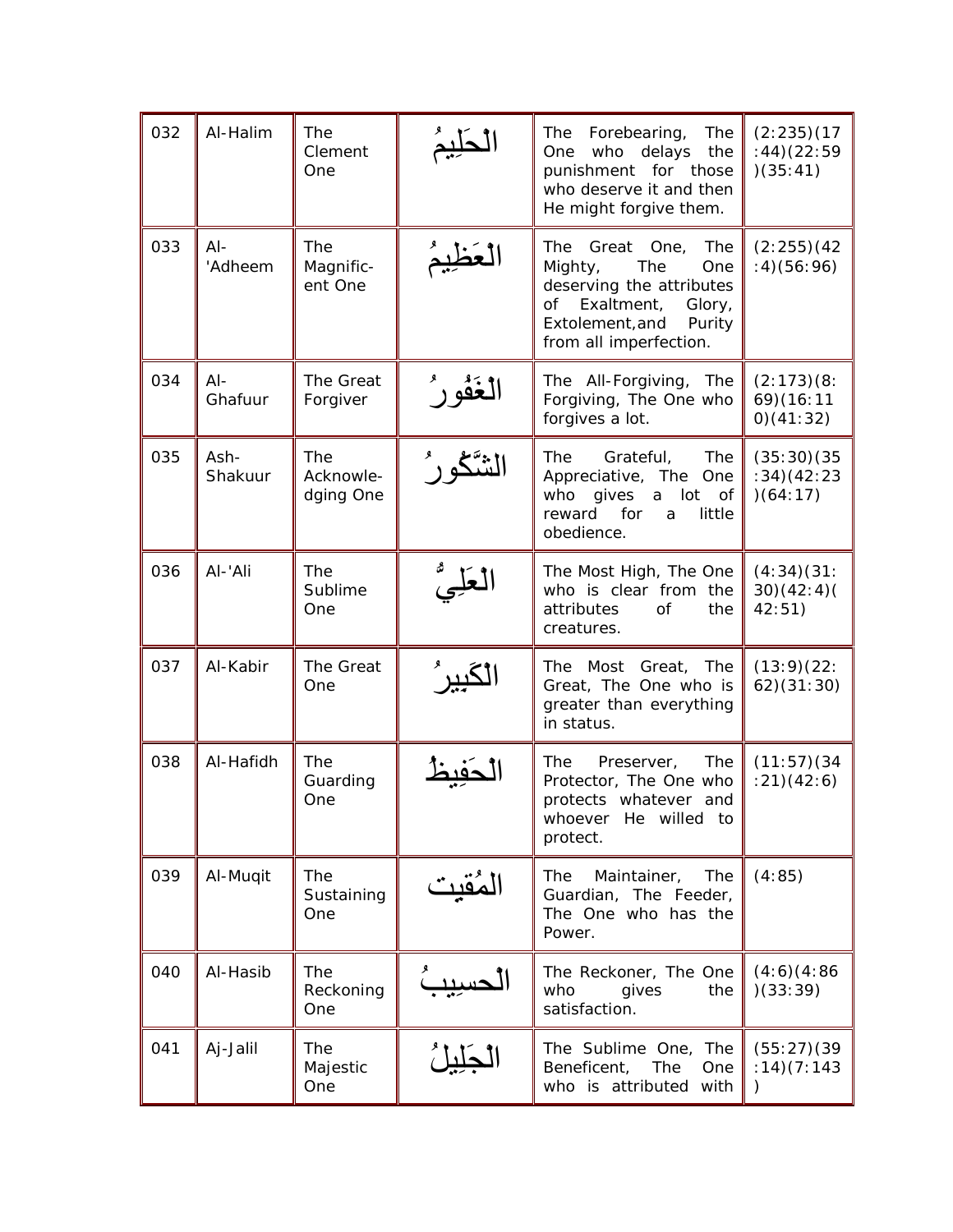|     |                  |                                   |            | greatness of Power and<br>Glory of status.                                                                                                                                     |                                   |
|-----|------------------|-----------------------------------|------------|--------------------------------------------------------------------------------------------------------------------------------------------------------------------------------|-----------------------------------|
| 042 | Al-Karim         | The<br>Bountiful<br>One           | الكريمَ    | The Generous One, The<br>Gracious, The One who<br>attributed<br>is<br>with<br>greatness of Power and<br>Glory of status.                                                       | (27:40)(82)<br>: 6)               |
| 043 | Ar-Raqib         | The<br>Watchful<br>One            |            | The Watcher, The One<br>that nothing is absent<br>Him.<br>Hence<br>from<br>it's<br>meaning is related<br>to<br>attribute<br>the<br>0f<br>Knowledge.                            | (4:1)(5:11)<br>7)                 |
| 044 | Al-Mujib         | <b>The</b><br>Respond-<br>ing One |            | The<br>The<br>Responsive,<br>Hearkener,<br>The<br>One<br>who answers the one in<br>need if he asks Him and<br>rescues the yearner if<br>he calls upon Him.                     | (11:61)                           |
| 045 | Al-Waasi'        | The All-<br>Pervading<br>One      |            | All-<br>Vast,<br>The<br>The<br>Embracing,<br>The<br>Knowledgeable.                                                                                                             | (2:268)(3:<br>73)(5:54)           |
| 046 | Al-Hakim         | The Wise<br>One                   |            | The Wise, The Judge of<br>Judges, The One who is<br>correct in His doings.                                                                                                     | (31:27)(46)<br>(2)(57:1)<br>66:2) |
| 047 | $AI -$<br>Waduud | The<br>Loving<br>One              | الوَدُودُ  | The One who loves His<br>believing slaves and His<br>believing<br>slaves<br>love<br>Him. His love to His<br>slaves is His Will to be<br>merciful to them<br>and<br>praise them | (11:90)(85)<br>: 14)              |
| 048 | Al-Majid         | The<br>Glorious<br>One            | لمَحِيدُ   | The Most Glorious One,<br>The One who is with<br>perfect<br>Power,<br>High<br>Status,<br>Compassion,<br>Generosity<br>and<br>Kindness.                                         | (11:73)                           |
| 049 | Al-Ba'ith        | The<br>Infuser of<br>New Life     | الْبَاعِثُ | The<br>The<br>Reserrector,<br>(from<br>Raiser<br>death),<br>The One who resurrects<br>His slaves after death<br>and/or<br>for<br>reward                                        | (22:7)                            |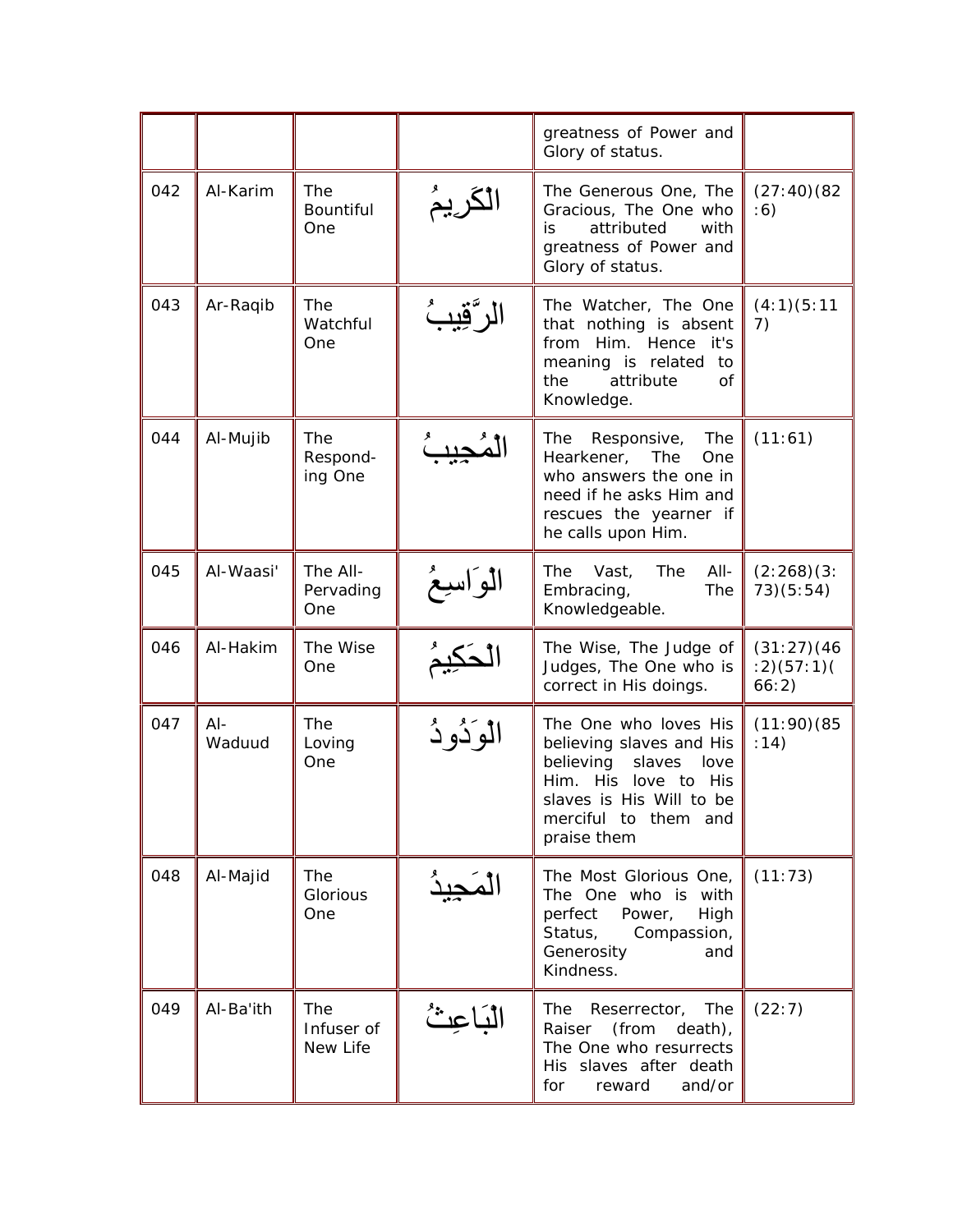|     |                |                                    |                    | punishment.                                                                                        |                                         |
|-----|----------------|------------------------------------|--------------------|----------------------------------------------------------------------------------------------------|-----------------------------------------|
| 050 | Ash-<br>Shahid | The All<br>Observing<br>Witness    |                    | The Witness, The One<br>who nothing is absent<br>from Him.                                         | (4:166)(22)<br>: 17)(41:53<br>(48:28)   |
| 051 | Al-Haqq        | The<br>Embodi-<br>ment of<br>Truth | لحَقٌ              | The<br>The<br>Truth,<br>True,<br>The<br>One<br>who<br>truly<br>exists.                             | (6:62)(22:<br>6)(23:116)<br>(24:25)     |
| 052 | Al-Wakil       | The<br>Universal<br>Trustee        | الوكيلُ            | The Trustee, The One<br>who<br>gives<br>the<br>satisfaction and is relied<br>upon.                 | (3:173)(4:<br>171)(28:2<br>8)(73:9)     |
| 053 | Al-Qawi        | The<br>Strong<br>One               |                    | The<br>The Most Strong,<br>Strong, The One with<br>the complete Power                              | (22:40)(22)<br>(174)(42:19)<br>)(57:25) |
| 054 | Al-Matin       | The Firm<br>One                    | ڷڡؘؾٟٚۑڽؙ          | The One with extreme<br>Power which<br>is<br>$un-$<br>interrupted and He does<br>not get tired.    | (51:58)                                 |
| 055 | Al-Wali        | The<br>Protecting<br>Associate     | الوليُّ<br>الوليُّ | The Protecting<br>Friend,<br>The Supporter.                                                        | (4:45)(7:1)<br>96) (42:28)<br>(45:19)   |
| 056 | Al-Hamid       | The Sole-<br>Laudable<br>One       |                    | The Praiseworthy,<br>The<br>praised<br>One<br>who<br>deserves to be praised.                       | (14:8)(31:<br>12)(31:26)<br>(41:42)     |
| 057 | Al-Muhsi       | The All-<br>Enumerat-<br>ing One   |                    | The<br>Counter,<br>The<br>Reckoner, The One who<br>the count of things are<br>known to him.        | (72:28)(78)<br>(29)(82:10)<br>$-12)$    |
| 058 | Al-Mubdi'      | The<br>Originator                  | المُبْدِئُ         | The One who started<br>the human being. That<br>is, He created him.                                | (10:34)(27)<br>:64)(29:19<br>)(85:13)   |
| 059 | Al-Mu'id       | The<br>Restorer                    | لْمُعِيدُ          | Reproducer,<br>The<br>The<br>who brings<br>One<br>back<br>creatures<br>after<br>the<br>death       | (10:34)(27)<br>:64)(29:19<br>)(85:13)   |
| 060 | Al-Muhyi       | The<br>Maintainer<br>of life       | لمُحۡيِي           | The Restorer, The Giver<br>of Life, The One who<br>took out a living human<br>from semen that does | (7:158)(15)<br>(23)(30:50)<br>)(57:2)   |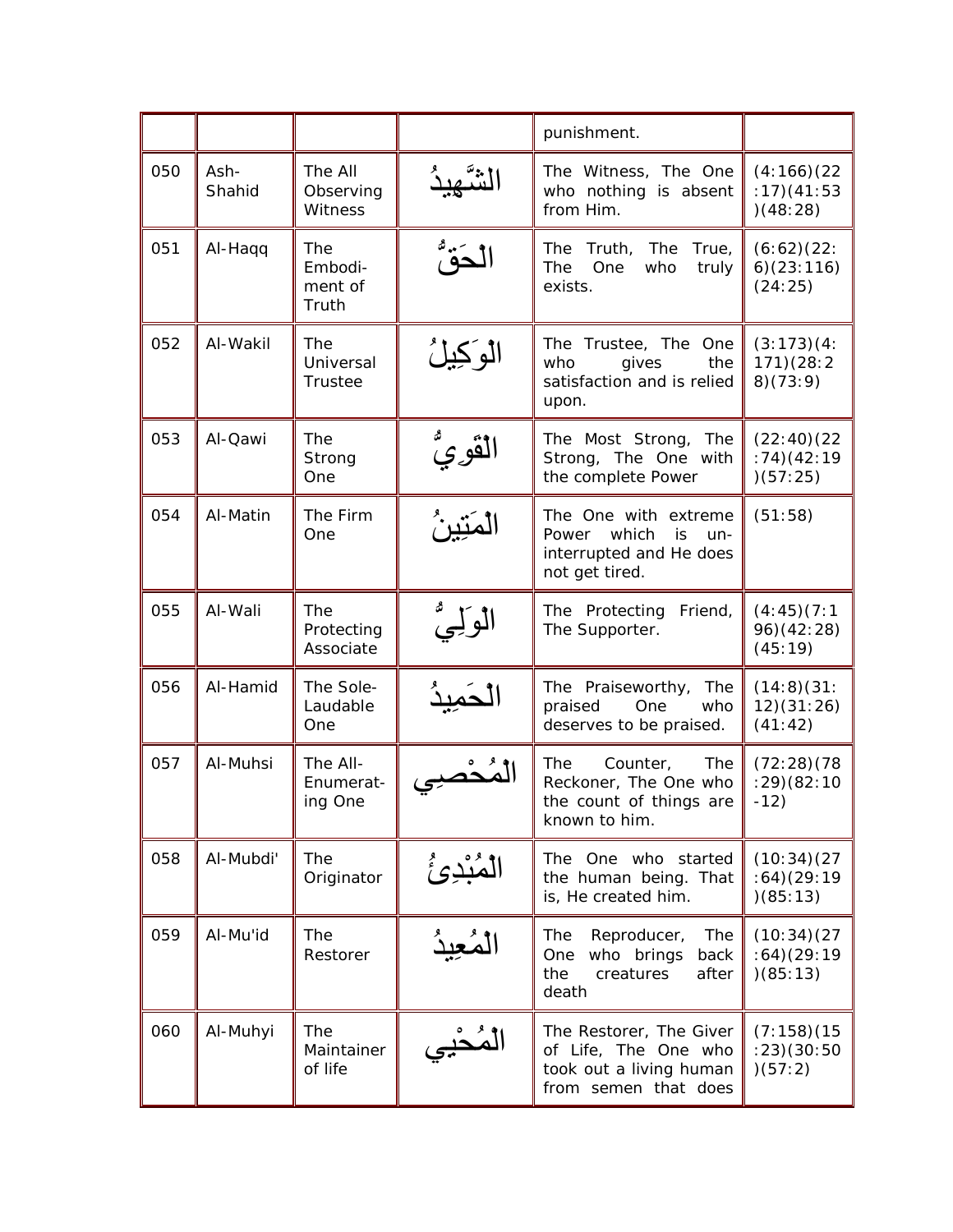|     |                   |                                |                    | not have a soul.<br>He<br>gives life by giving the<br>souls back to the worn<br>bodies<br>out<br>the<br><b>on</b><br>resurrection day and He<br>makes the hearts alive<br>the<br>light<br>by<br>Οf<br>knowledge. |                                     |
|-----|-------------------|--------------------------------|--------------------|------------------------------------------------------------------------------------------------------------------------------------------------------------------------------------------------------------------|-------------------------------------|
| 061 | Al-Mumit          | The<br>Inflictor of<br>Death   |                    | The Creator of Death,<br>The Destroyer, The One<br>who renders the living<br>dead.                                                                                                                               | (3:156)(7:<br>158)(15:2<br>3)(57:2) |
| 062 | Al-Hayy           | The<br>Eternally<br>Living One |                    | The<br>Alive,<br>The<br>One<br>attributed with a<br>life<br>that is unlike our life<br>and is not that of a<br>combination<br>of<br>soul,<br>flesh or blood.                                                     | (2:255)(3:<br>2)(25:58)<br>40:65)   |
| 063 | $AI -$<br>Qayyuum | The Self-<br>Subsisting<br>One | ٚ <b>ڷ</b> ڨۘؿۜۅۦؙ | The One who remains<br>and does not end.                                                                                                                                                                         | (2:255)(3:<br>2)(20:111)            |
| 064 | Al-Wajid          | The<br>Pointing<br>One         | الواجذ             | The<br>Perceiver,<br>The<br>Finder, The Rich who is<br>never poor. Al-Wajd is<br>Richness.                                                                                                                       | (38:44)                             |
| 065 | Al-Majid          | The All-<br>Noble One          |                    | The Glorious, He who is<br>Most Glorious.                                                                                                                                                                        | $\circ$                             |
| 066 | Al-Wahid          | The Only<br>One                | الو اجدُ           | The Unique, The One,<br>without<br>The<br>One<br>a<br>partner                                                                                                                                                    | (2:163)(5:<br>73)(9:31)(<br>18:110) |
| 067 | Al-Ahad           | The Sole<br>One                | آلأحَدُ            | The One                                                                                                                                                                                                          | (112:1)                             |
| 068 | As-<br>Samad      | The<br>Supreme<br>Provider     | صتمة               | <b>The</b><br>Eternal,<br>The<br>Independent,<br>The<br>Master who is<br>relied<br>upon in<br>matters<br>and<br>reverted<br>to<br>in<br>ones<br>needs.                                                           | (112:2)                             |
| 069 | Al-Qaadir         | The Omni-<br>potent<br>One     | القادر ُ           | The Able, The Capable,<br>The One attributed with<br>Power.                                                                                                                                                      | (6:65)(36:<br>81)(46:33)<br>(75:40) |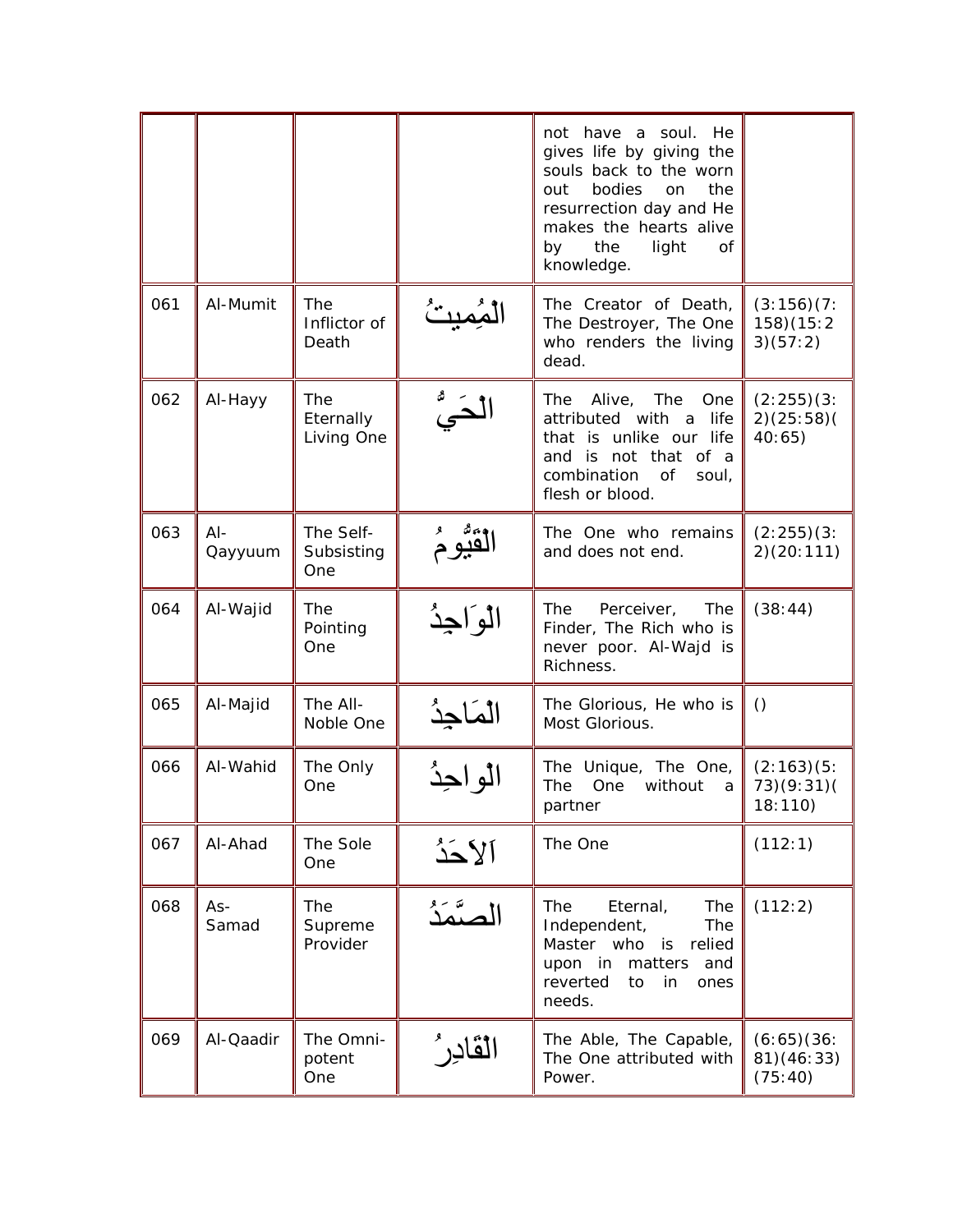| 070 | $AI -$<br>Muqtadir        | The All<br>Authorit-<br>ative One |                  | The<br>The<br>Powerful,<br>Dominant,<br>The<br>One<br>with the perfect Power<br>that nothing is withheld<br>from Him.                                                                                                                                                                 | (18:45)(54)<br>: 42)(54:55 |
|-----|---------------------------|-----------------------------------|------------------|---------------------------------------------------------------------------------------------------------------------------------------------------------------------------------------------------------------------------------------------------------------------------------------|----------------------------|
| 071 | $AI -$<br>Muqaddi<br>m    | The<br>Expediting<br>One          |                  | The<br>Expediter,<br>The<br>Promoter, The One who<br>puts things in their right<br>places. He makes ahead<br>what<br>He<br>wills<br>and<br>delays what He wills.                                                                                                                      | $\left( \right)$           |
| 072 | $AI -$<br>Mu'akh-<br>khir | The<br>Procrast-<br>inator        | ڷڡؙؗؗؗؗؗؗؗۏؘڂۜؗڒ | The<br>Delayer,<br>the<br>Retarder, The One who<br>puts things in their right<br>places. He makes ahead<br>what<br>He<br>wills<br>and<br>delays what He wills.                                                                                                                        | (71:4)                     |
| 073 | Al-Awwal                  | The Very<br>First                 | الأوَّلُ         | The<br>First,<br>The<br>One<br>whose<br>Existence<br>is.<br>without a beginning.                                                                                                                                                                                                      | (57:3)                     |
| 074 | Al-Akhir                  | The<br>Infinite<br>Last One       | الآخِرُ          | The<br>Last,<br>The<br>One<br>whose<br>Existence<br>is<br>without an end.                                                                                                                                                                                                             | (57:3)                     |
| 075 | Adh-<br>Dhahir            | The<br>Percept-<br>ible           | رُالظَاهِ        | The Manifest, The One<br>that nothing is above<br><b>Him</b><br>nothing<br>and<br>is<br>underneath Him, hence<br>without<br>He<br>exists<br>- a<br>place. He, The Exalted,<br>His Existence is obvious<br>by proofs and He is<br>clear from the delusions<br>of attributes of bodies. | (57:3)                     |
| 076 | Al-Batin                  | The<br>Impercept<br>-ible         | الْبَاطِنُ       | The Hidden, The One<br>that nothing is above<br>and nothing<br><b>Him</b><br>is<br>underneath Him, hence<br>without a<br>exists<br>He<br>place. He, The Exalted,<br>His Existence is obvious<br>by proofs and He is<br>clear from the delusions<br>of attributes of bodies.           | (57:3)                     |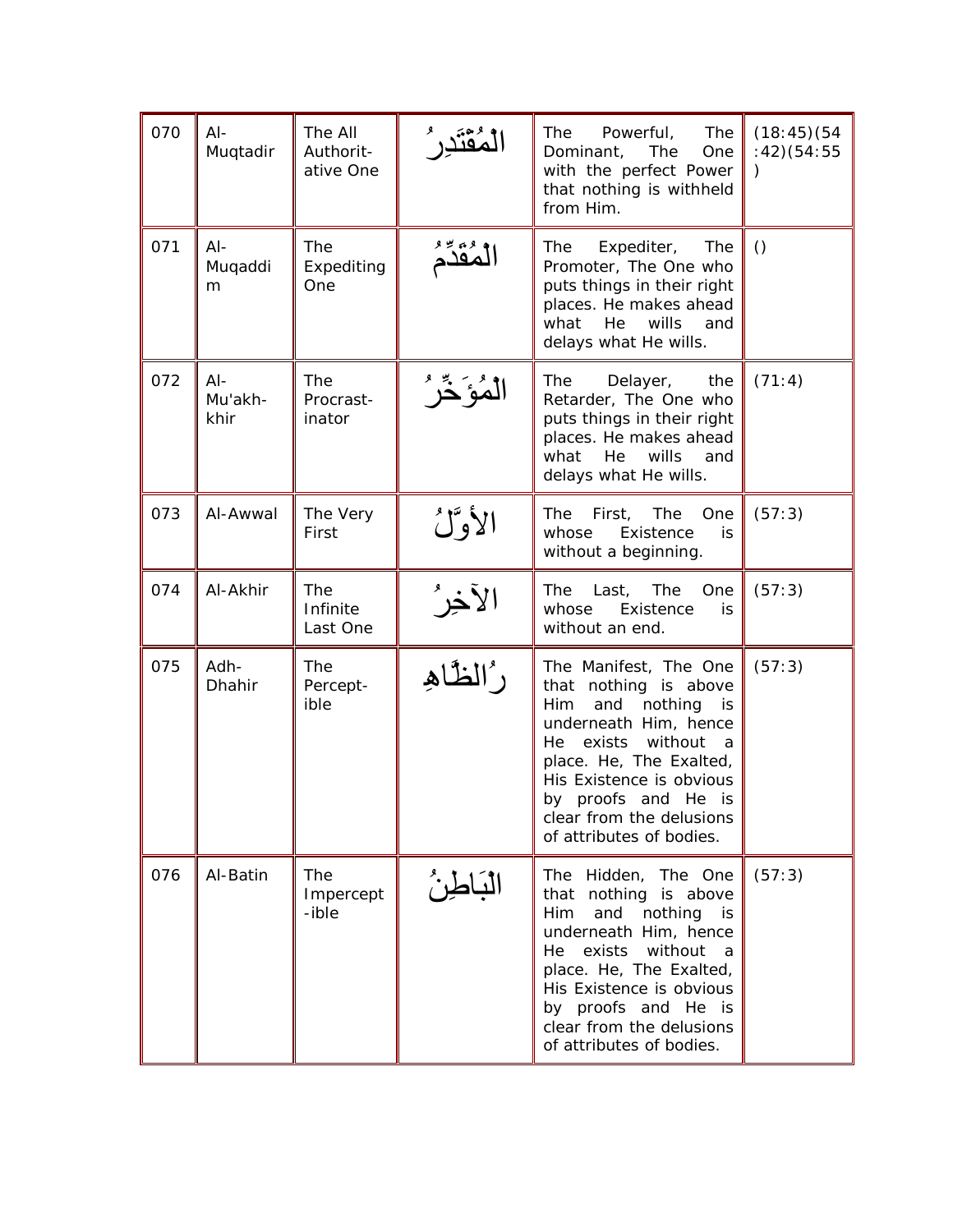| 077 | Al-Wali            | The<br>Holder of<br>Supreme<br>Authority    | الوالي     | The Governor, The One<br>who owns things and<br>manages them.                                                                                                                                                                                                                     | (13:11)(22)<br>:7)                      |
|-----|--------------------|---------------------------------------------|------------|-----------------------------------------------------------------------------------------------------------------------------------------------------------------------------------------------------------------------------------------------------------------------------------|-----------------------------------------|
| 078 | $AI -$<br>Muta'ali | The<br>Extremely<br>Exalted<br>One          | لمُتعالِي  | The Most Exalted, The<br>High Exalted, The One<br>who is clear from the<br>attributes<br><b>of</b><br>the<br>creation.                                                                                                                                                            | (13:9)                                  |
| 079 | Al-Barr            | The<br>Fountain-<br>Head of<br>Truth        | ڵڹۜڒ       | The<br>Source<br>of<br>All<br>The<br>Goodness,<br>Righteous, The<br>One<br>who<br>is kind<br>His<br>to<br>creatures, who covered<br>them<br>with<br>His<br>and<br>sustenance<br>specified whoever<br>He<br>willed among them by<br>His support, protection,<br>and special mercy. | (52:28)                                 |
| 080 | $At -$<br>Tawwab   | The Ever-<br>Acceptor<br>of Repent-<br>ance | الثَّاَابُ | The Relenting, The One<br>who grants repentance<br>to whoever He willed<br>His<br>creatures<br>among<br>and<br>accepts<br>his<br>repentance.                                                                                                                                      | (2:128)(4:<br>64) (49:12)<br>(110:3)    |
| 081 | $AI -$<br>Muntaqim | The<br>Retaliator                           |            | The Avenger, The One<br>who<br>victoriously<br>prevails<br>over<br>His<br>enemies and punishes<br>them for their sins. It<br>may mean the One who<br>destroys them.                                                                                                               | (32:22)(43)<br>(41)(44:16)<br>$\lambda$ |
| 082 | Al-'Afuw           | The<br>Supreme<br>Pardoner                  | لعَفُوٌ    | The Forgiver, The One<br>with wide forgiveness.                                                                                                                                                                                                                                   | (4:99)(4:1)<br>49) (22:60)              |
| 083 | Ar-Ra'uf           | The<br>Benign<br>One                        | الرَّوُوفُ | The<br>Compassionate,<br>The One with extreme<br>Mercy. The Mercy<br>of<br>Allah is<br><b>His</b><br>will<br>to<br>endow upon<br>whoever<br>He willed<br>among<br>His<br>creatures.                                                                                               | (3:30)(9:1)<br>17)(57:9)<br>59:10)      |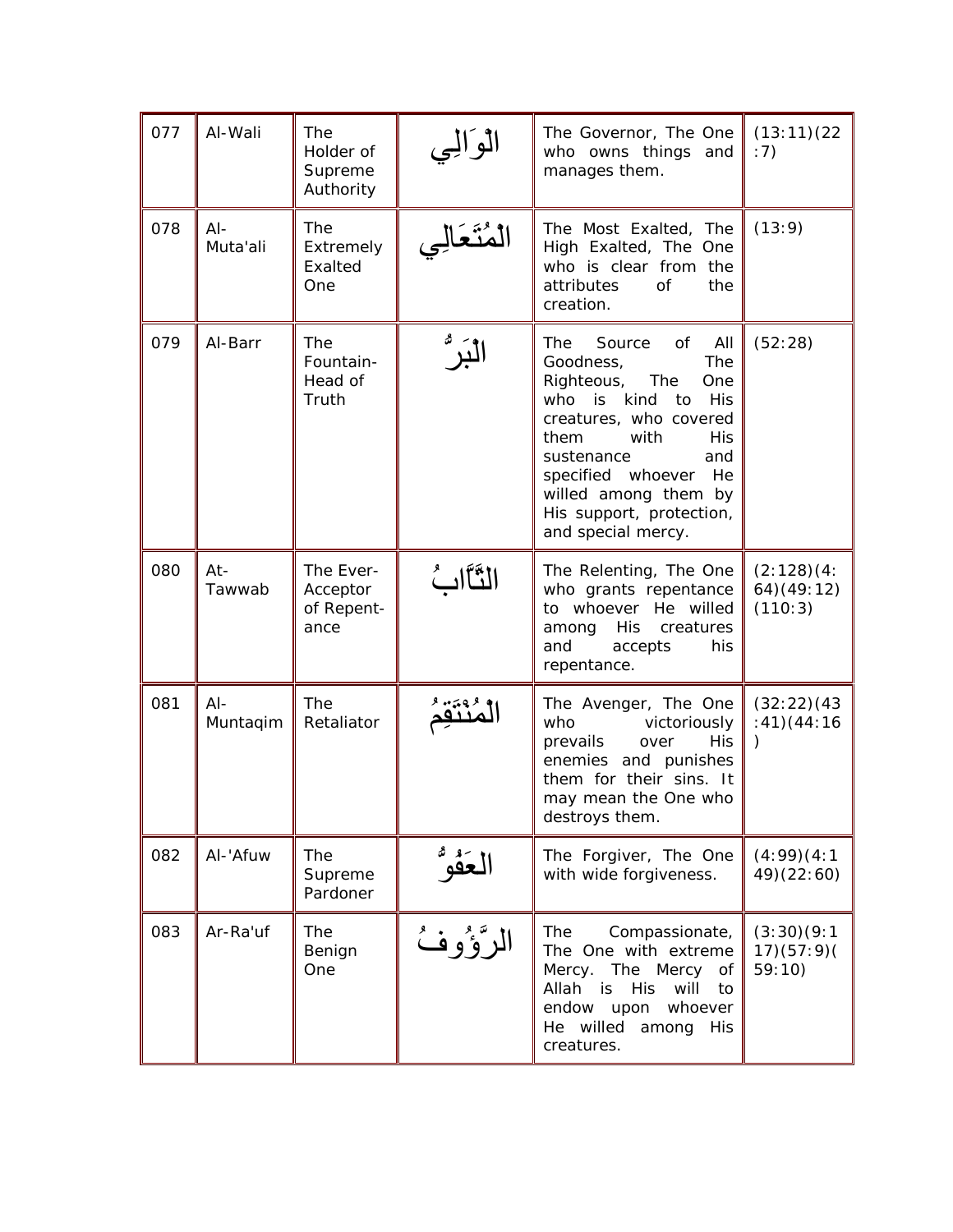| 084 | Malik-ul-<br>Mulk             | <b>The</b><br>Eternal<br>Possessor<br>0f<br>Sovereign<br>-ty | مَالِكُ<br>الْمُلْكِ         | The One who controls<br>the Dominion and gives<br>dominion<br>whoever<br>to<br>He willed.                                                      | (3:26)                            |
|-----|-------------------------------|--------------------------------------------------------------|------------------------------|------------------------------------------------------------------------------------------------------------------------------------------------|-----------------------------------|
| 085 | Dhul-<br>Jalali wal-<br>Ikram | The<br>Possessor<br>of Majesty<br>and<br>Honour              | دُوالجَلال<br>وَ الإِكْرَامِ | The Lord of Majesty and<br>Bounty, The One who<br>deserves to be Exalted<br>and not denied.                                                    | (55:27)(55)<br>:78)               |
| 086 | Al-Muqsit                     | The Just<br>One                                              |                              | The Equitable, The One<br>who<br>is<br>Just<br>in<br>His<br>judgment.                                                                          | (7:29)(3:1)<br>8)                 |
| 087 | Aj-Jami'                      | The<br>Assembler<br>0f<br>Scattered<br>Creations             | لجامعُ                       | The Gatherer, The One<br>who<br>gathers<br>the<br>creatures on a day that<br>there is no doubt about,<br>that is the<br>Day<br>of<br>Judgment. | (3:9)                             |
| 088 | Al-Ghani                      | The Self-<br>Sufficient<br>One                               | لغَنِىُّ                     | The One who does not<br>need the creation.                                                                                                     | (3:97)(39:<br>7)(47:38)<br>57:24) |
| 089 | $AI -$<br>Mughni              | The<br><b>Bestower</b><br><b>of</b><br>Sufficien-<br>cy      |                              | The Enricher, The One<br>satisfies<br>who<br>the<br>necessities<br>Οf<br>the<br>creatures.                                                     | (9:28)                            |
| 090 | Al-Mani'                      | The<br>Preventer                                             |                              | The Withholder.                                                                                                                                | (67:21)                           |
| 091 | Ad-Darr                       | The<br>Distressor                                            |                              | The One who makes<br>harm reach to whoever<br>He willed and benefit to<br>whoever He willed.                                                   | (6:17)                            |
| 092 | An-Nafi'                      | The<br><b>Bestower</b><br>of Benefits                        | النَّافِعُ                   | The Propitious, The One<br>who makes harm reach<br>to whoever He willed<br>and benefit to whoever<br>He willed.                                | ()                                |
| 093 | An-Nur                        | The Prime<br>Light                                           | لثّور '                      | The Light, The One who<br>guides.                                                                                                              | (24:35)                           |